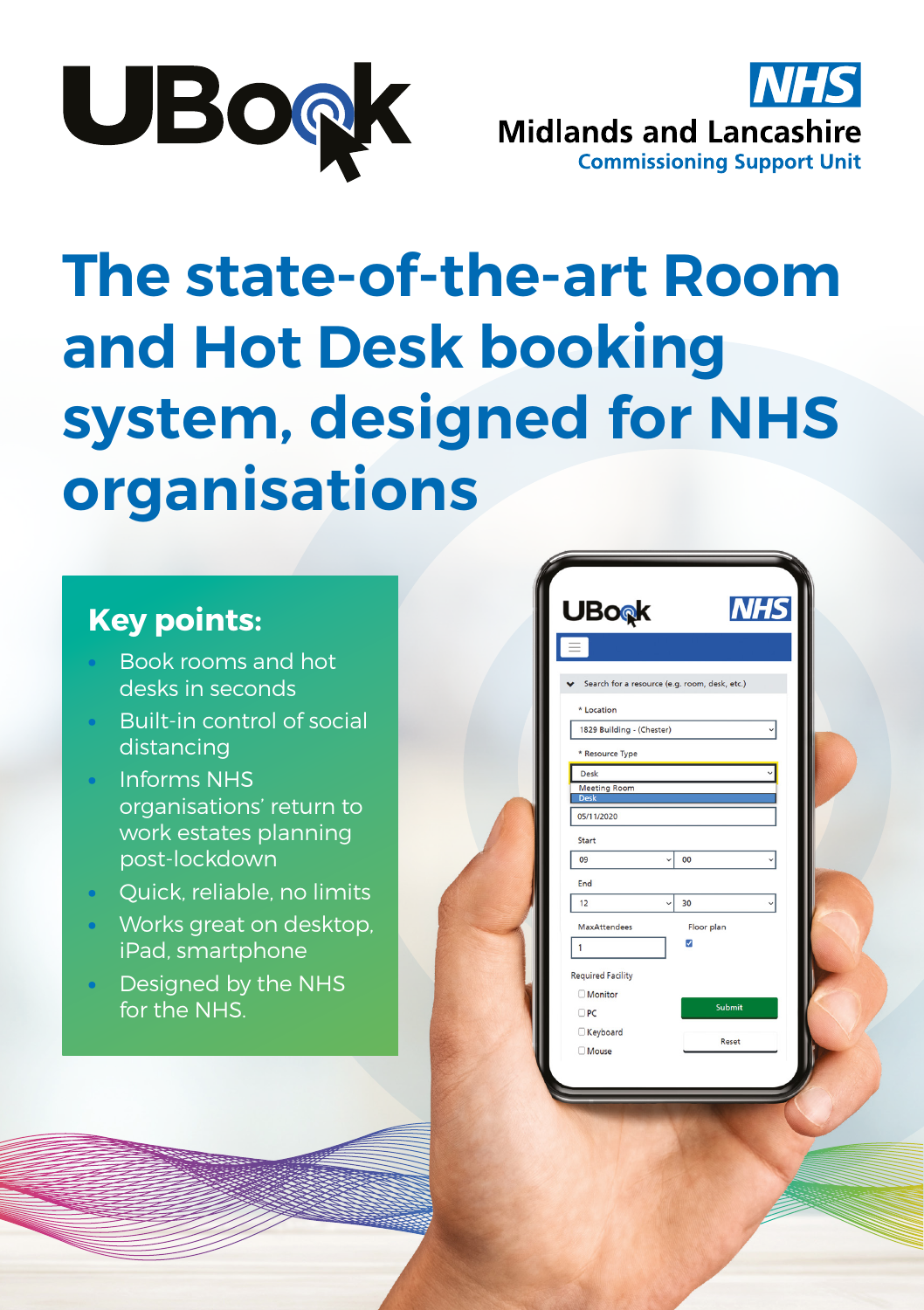**Overview of the bookings for any room**

**NHS** 

**Midlands and Lancashire** 

View Meeting Room 1 Details

Mon 15/11

Nov 15 - 19, 2021

Wed 17/11

Tue 16/11

 $\left\langle \cdot\right\vert \rightarrow\left\vert \cdot\right\vert$ today

**UBook is a state-of-theart resource booking system, developed by NHS Midlands and Lancashire Commissioning Support Unit. As an NHS organisation itself, MLCSU understands the value of efficient, easy to use administrative systems which can be deployed at sensible cost.**

It allows staff at your organisation to book meeting rooms, treatment rooms, hot desks, parking spaces, bike racks, projectors, pool vehicles and any other physical 'resource' which you wish to let staff book.

**Now upgraded (summer 2020) to allow control of social distancing and to produce reports which can inform your organisation's planning for return to on-premises working.**

### **Social distancing**

**UBook** 

month week  $\Phi$ 

Fri 19/11

Thu 18/11

Your Estates leads or premises manager can lock out every second hot desk, for example, such that two-metre distancing is maintained. They can rotate the restrictions daily, weekly or at any other interval to facilitate cleaning rotas and distribute wear and tear.

Room A1

**Your desks are shown in a clear graphical view and staff simply click on a desk to book it.**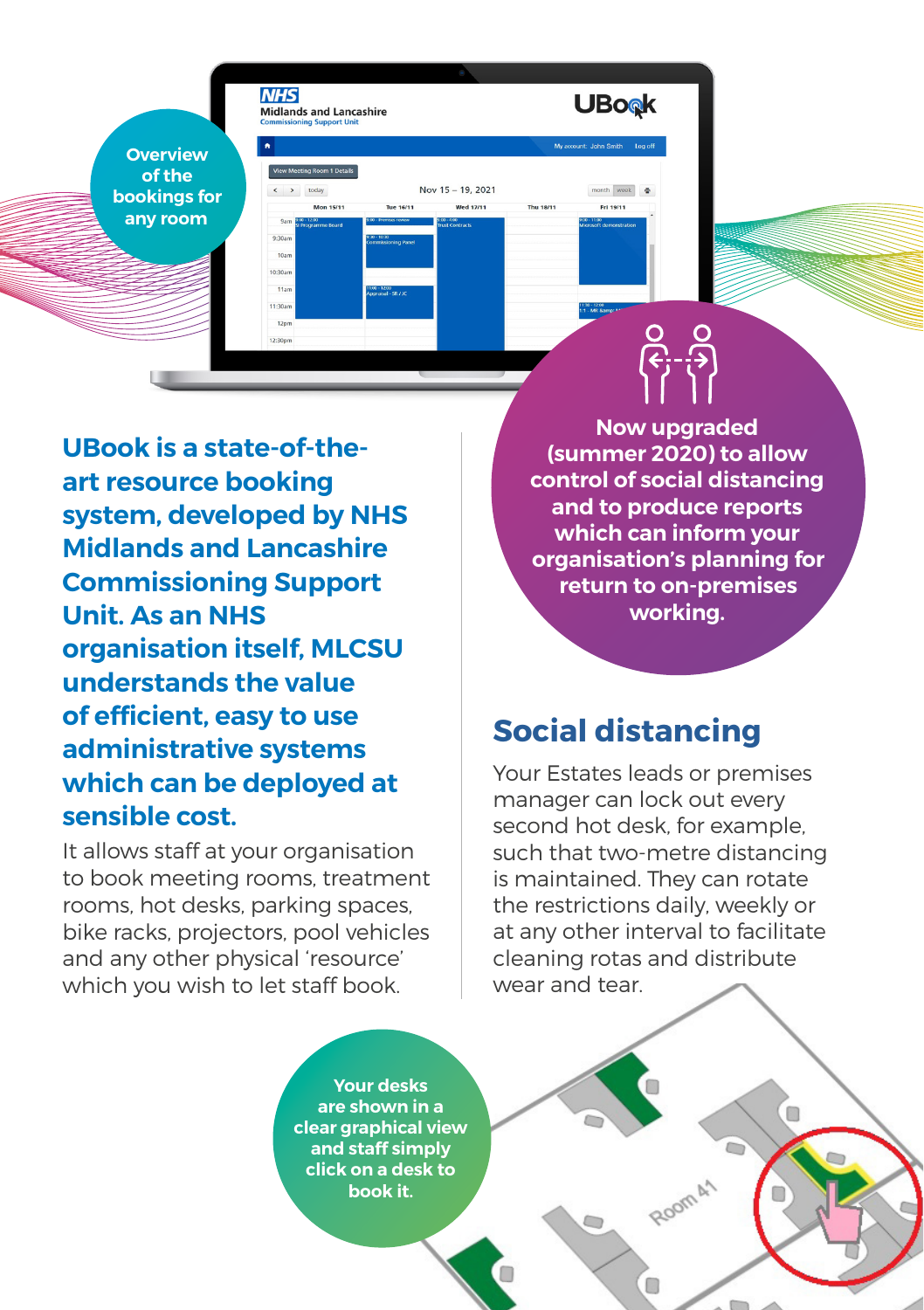### **Planning for return to work**

#### **UBook includes a new set of powerful reports designed for Covid-19 assessment.**

The reports detail usage of rooms and desks, by date range, office, capacity, facilities, high/low/ average users and so on<sup>1</sup>. When your organisation is planning its new post-Covid estate provision, that information will:

- evidence your proposals for maintaining or rationalising your premises
- support your plans for extending home-based working.

Avoiding wasteful administration, unshared Outlook calendars and spreadsheets, UBook is hugely popular with its thousands of users and is available to your organisation now.

#### **Features:**

- Access from any browser, desktop, tablet or smartphone
- Open up bookings to other organisations if you wish to rent your rooms out
- Your own administrators can set up any room or other resource and make it bookable
- Lock out sequences of hot desks to maintain social distancing
- Restrict particular rooms to only certain staff groups
- Have bookings instantly processed or set certain resources, e.g. clinical rooms, to require approval by a central person/team
- Countdown reminder e-mails to the booker, e.g. 'your desk booking starts in 30 minutes'
- Optionally require users to check in on arrival by scanning a QR code with their smartphone. If they don't within 15 mins of booking start, the room is automatically freed up for booking again
- Confirmation e-mail to booker includes 'Add to your Outlook calendar'
- Confirmation e-mail to booker includes link to Cancel
- Can tie into your Active Directory, so users are automatically logged in.

#### **More key points:**

- Manage no-shows
- Significant admin time saving
- No more double-bookings.

1 Deploy UBook's check-in module and you can also report on no-shows / Did Not Arrives.